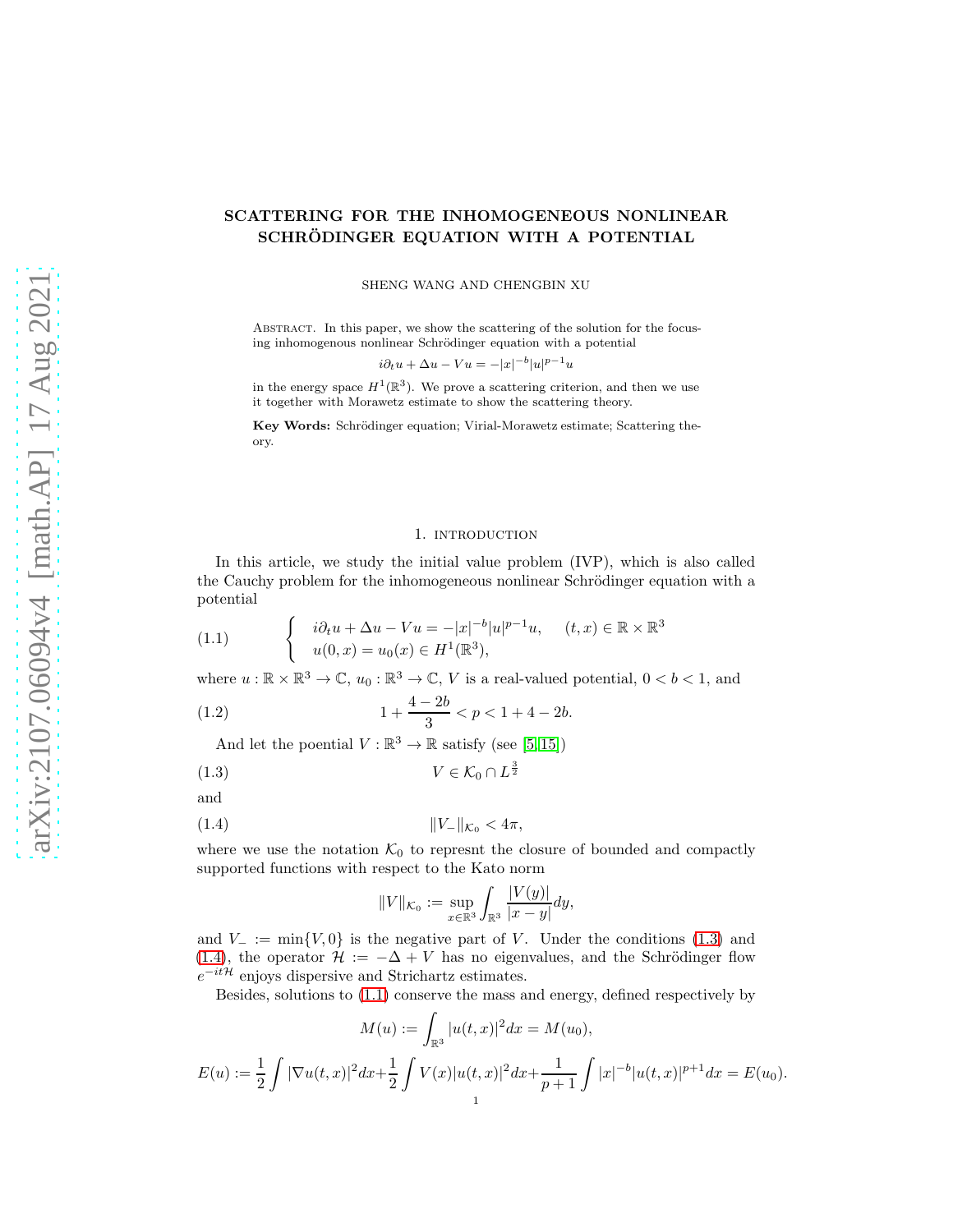Now, we recall the history of the study of inhomogenous Schrödinger equation.

<span id="page-1-0"></span>(1.5) 
$$
\begin{cases} i\partial_t u + \Delta u = \lambda |x|^{-b} |u|^{p-1} u, & (t, x) \in \mathbb{R} \times \mathbb{R}^d \\ u(0, x) = u_0(x). \end{cases}
$$

The case  $\lambda = 1$  is the defocusing case, while  $\lambda = -1$  gives the focusing case. In addition, this equation is invariant under scaling. Indeed, if  $u(x, t)$  is a solution to [\(1.5\)](#page-1-0), then

$$
u_{\lambda}(x,t) := \lambda^{\frac{2-b}{p-1}} u(\lambda x, \lambda^2 t), \quad \lambda > 0
$$

is also a solution. It is easy to check that

$$
||u_{\lambda}(\cdot,0)||_{\dot{H}^{s}} = \lambda^{s-\frac{d}{2}-\frac{2-b}{p-1}}||u_{0}||_{\dot{H}^{s}},
$$

and the Sobolev index which leaves the scaling symmetry invariant is called the critical index and is defined as

$$
s_c = \frac{d}{2} - \frac{2 - b}{p - 1}.
$$

The case  $s_c = 1$  is called energy-critical and  $s_c < 1$  is called energy-subcritical.

For the focusing case, [\(1.5\)](#page-1-0) admits a global but non-scattering solution for

$$
u(t,x) = e^{it}Q(x)
$$

where Q is ground state, i.e. the unique positive radially symmetric solution to the elliptic equation  $(3,5]$ 

(1.6) 
$$
\Delta Q - Q + |x|^{-b} |Q|^{p-1} Q = 0.
$$

Genoud-Stuart [\[11\]](#page-13-1) first obtained the well-posedness with the initial data belonging to  $H<sup>1</sup>$  via an abstract theory of Cazenave [\[4\]](#page-12-2). Later, Guzmán [\[13\]](#page-13-2) and Dinh [\[6\]](#page-12-3) used Strichartz estimates and the standard Picard iterative technique to revisit the local well-posedness in  $H^1$ .

For the mass-critical case  $(p = 1 + (4 - 2b)/d)$ , Genoud [\[10\]](#page-13-3) proved the global well-posedness of focusing case if initial date  $u_0 \in H^1$ ,  $||u_0||_{L^2} \le ||Q||_{L^2}$  and  $0 <$  $b < \min\{2, d\}$ . For  $1 + \frac{4-2b}{d} < p < 1 + \frac{4-2b}{d-2}$  and  $0 < b < \min\{2, d\}$ , Farah, in [\[8\]](#page-13-4), solved the global well-posed in  $H^1$  under the ground state, that is,

(1.7) 
$$
E(u_0)[M(u_0)]^{\frac{1-sc}{s_c}} < E(Q)[M(u_0)]^{\frac{1-sc}{s_c}},
$$

and

$$
(1.8) \t\t\t \|\nabla u_0\|_{L^2}[M(u_0)]^{\frac{1-sc}{s_c}} < \|\nabla Q\|_{L^2}[M(u_0)]^{\frac{1-sc}{s_c}}.
$$

Moreover, Dinh [\[7\]](#page-13-5) and Farah [\[8\]](#page-13-4) studied the existence of finite-time blow-up solutions.

In [\[9\]](#page-13-6), Farah-Guzmán first studied the energy scattering of radial solution with  $0 < b < \frac{1}{2}$ ,  $p = 3$  and  $d = 3$ . Miao-Murphy-Zheng [\[19\]](#page-13-7) extended the result of Farah-Guzmán to the non-radial setting. This work is based on the concentration-compactness argument dveloped by Kenig-Merle [\[18\]](#page-13-8). For  $d = 2$ , Xu-Zhao [\[23\]](#page-13-9) proved the energy scattering with  $0 < b < 1$  and  $p > 3 - b$  by adapting a new argument of Arora-Dodson-Murphy [\[1\]](#page-12-4).

When  $b = 0$ , this is standard NLS equation with potential, i.e.,

(1.9) 
$$
\begin{cases} i\partial_t u + \Delta u - Vu = -|u|^{p-1}u, & (t,x) \in \mathbb{R} \times \mathbb{R}^d \\ u(0,x) = u_0(x). \end{cases}
$$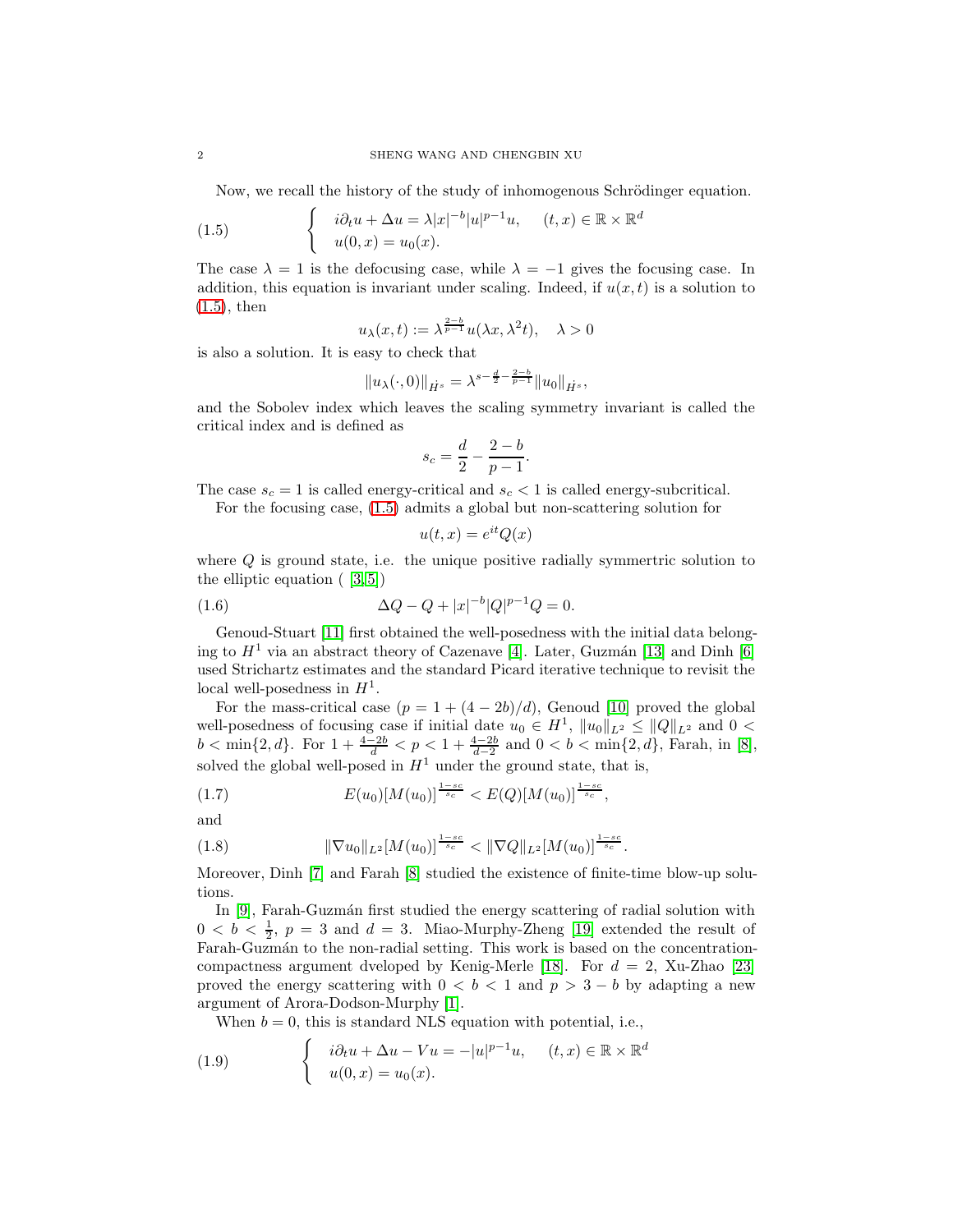Hong [\[15\]](#page-13-0) first studied the energy scattering for this model with  $p = 3$ , inspired by the concentration-compactness argument of Kenig-Merle. Recently, Miao-Murphy-Zheng [\[20\]](#page-13-10) study the threshold scattering for this model with a repulsive potential. Moreover, Hamano-Ikeda [\[16\]](#page-13-11) extended Hong's results to the whole subcritical index, i.e.  $1+\frac{4}{3} < p < 1+4$  and radially symmetric initial data. For other potentials, such as Coulomb potential and inverse square potential, Miao-Zhang-Zheng [\[19\]](#page-13-7) studied the cauchy problem with Coulomb potential for  $1 < p \leq 5$  and  $d = 3$ , and Zheng [\[24\]](#page-13-12) researched the focusing NLS with inverse square potential.

When  $b \neq 0$ , Dinh [\[5\]](#page-12-0) proved the global dynamics for a class  $L^2$ - supercitical nonlinear inhomogeneous Schrödinger equation with a potential in three dimensions with radially symmetric initial data. Inspired by Campos and Cardoso [\[3\]](#page-12-1), we will study the the well-posedness and scatterring for this problem without radial setting, which expends the result of Dinh [\[5\]](#page-12-0).

We now state the main result of this paper.

<span id="page-2-0"></span>**Theorem 1.1** (Scattering criterion). Let  $0 < b < 1$  and  $1 + \frac{4-2b}{3} < p < 1 + 4 - 2b$ . Let  $V: \mathbb{R}^3 \to \mathbb{R}$  satisfy [\(1.3\)](#page-0-0), [\(1.4\)](#page-0-1). Consider an  $H^1$  solution u to (1.3) defined on  $[0, +\infty)$  and assume the priori bound

<span id="page-2-4"></span>(1.10) 
$$
\sup_{t} ||u(t)||_{H^1} := E < +\infty.
$$

There exists constants  $R > 0$  and  $\epsilon > 0$  depending only on E, p and b (but not never on u or t) such that if

<span id="page-2-5"></span>(1.11) 
$$
\liminf_{t \to \infty} \int_{B(0,R)} |u(t,x)|^2 dx \le \epsilon^2,
$$

then there exists a function  $u_+ \in H^1$  such that

$$
\liminf_{t \to \infty} \|u(t) - e^{-it\mathcal{H}} u_+\|_{H^1} = 0,
$$

*i.e.*, *u* scatters forward in time in  $H^1(\mathbb{R}^3)$ .

Now, we define the Generalized Sobolev norms

(1.12) 
$$
\|\Gamma f\|_{L^2}^2 := \int |\nabla f|^2 dx + \int V|f|^2 dx.
$$

<span id="page-2-1"></span>**Theorem 1.2.** Let  $0 < b < 1$  and  $1 + \frac{4-2b}{3} < p < 1 + 4 - 2b$ . Let  $V : \mathbb{R}^3 \to \mathbb{R}$ satisfy [\(1.3\)](#page-0-0),  $V \ge 0$ ,  $x \cdot \nabla V \le 0$ , and  $x \cdot \nabla V \in L^r$ ,  $r \in [\frac{3}{2}, \infty)$ . Let  $u_0 \in H^1$  satisfy

<span id="page-2-2"></span>
$$
(1.13) \t E(u_0)[M(u_0)]^{\frac{1-s_c}{s_c}} < \|\nabla Q\|_{L^2} \|Q\|_{L^2}^{\frac{1-s_c}{s_c}}.
$$

If

<span id="page-2-3"></span>kΓu0kL<sup>2</sup> ku0k 1−sc sc <sup>L</sup><sup>2</sup> < k∇QkL<sup>2</sup>kQk 1−sc sc (1.14) <sup>L</sup><sup>2</sup> ,

then the corresponding solution to the focusing problem  $(1.1)$  exists globally in time and satisfies

<span id="page-2-6"></span>
$$
(1.15) \t\t\t\t \|\Gamma u(t)\|_{L^2} \|u(t)\|_{L^2}^{\frac{1-s_c}{s_c}} < \|\nabla Q\|_{L^2} \|Q\|_{L^2}^{\frac{1-s_c}{s_c}}
$$

for all  $t \in \mathbb{R}$ . Moreover, the global solution scatters in  $H^1$  in both time directions.

**Remark 1.3.** In this paper, we extend the integrability condition of  $x \cdot \nabla V \in L^r$ for any  $r \in [\frac{3}{2}, \infty)$ .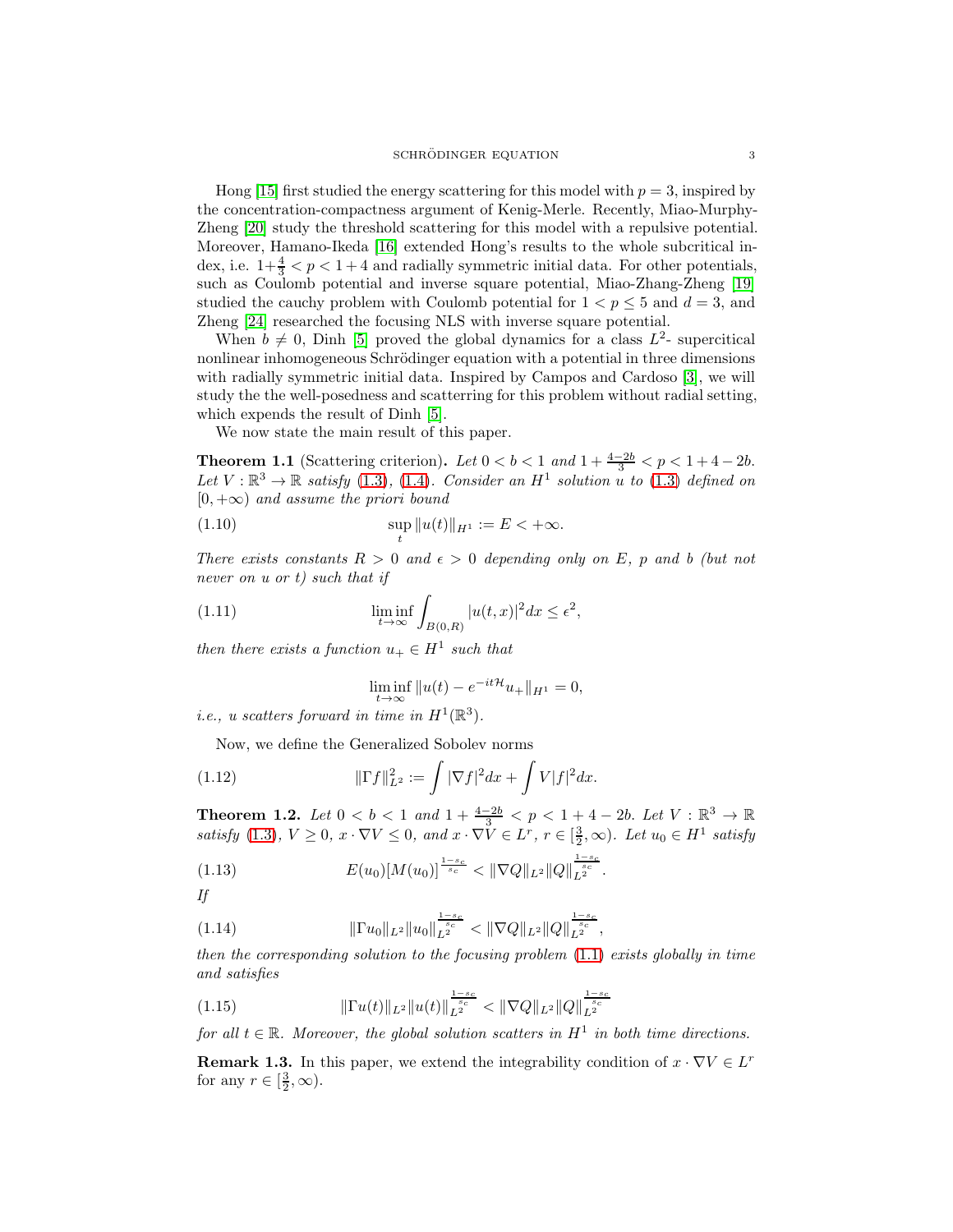This paper is organized as follows: In Sect. 2 we introduce some basic notations and recall some useful estimates for the Schrödinger operator. In Sect. 3, we give some results about ground state by variational analysis, which is powerful to prove the Virial-Morawetz estimate. In Sect. 4 we prove the the scattering criterion Theorem [1.1.](#page-2-0) In Sect. 5, we apply the scattering criterion together with Virial-Morawetz estimate to prove Theorem [1.2.](#page-2-1)

We conclude the introduction by giving some notations which will be used throughout this paper. We always use  $X \leq Y$  to denote  $X \leq CY$  for some constant  $C > 0$ . Similarly,  $X \leq u Y$  indicates that there exists a constant  $C := C(u)$ depending on u such that  $X \leq C(u)Y$ . We also use the notation  $\mathcal{O}$ . e.g.  $A = \mathcal{O}(B)$ to indicate  $A \leq CB$  for some constant  $C > 0$ . The derivative operator  $\nabla$  refers to the spatial variable only. We use  $L^r(\mathbb{R}^3)$  to denote the Banach space of functions  $f : \mathbb{R}^3 \to \mathbb{C}$  whose norm

$$
||f||_r := ||f||_{L^r} = \Big(\int_{\mathbb{R}^3} |f(x)|^r dx\Big)^{\frac{1}{r}}
$$

is finite, with the usual modifications when  $r = \infty$ . For any non-negative integer k, we denote the Sobolev space by  $H^{k,r}(\mathbb{R}^3)$ , which is defined as the closure of smooth compactly supported functions in the norm  $||f||_{H^{k,r}} = \sum_{|\alpha| \leq k} ||\frac{\partial^{\alpha} f}{\partial x^{\alpha}}||_r$ , and we denote it by  $H^k$  when  $r = 2$ . For a time slab I, we use  $L_t^q(I; L_x^r(\mathbb{R}^3))$  to denote the space-time norm

$$
||f||_{L_t^q L_x^r(I \times \mathbb{R}^3)} = \left(\int_I ||f(t,x)||_{L_x^r}^q dt\right)^{\frac{1}{q}}
$$

with the usual modifications when q or r is infinite, sometimes we use  $||f||_{L^q(I;L^r(\mathbb{R}^3))}$ or  $||f||_{L^qL^r(I\times\mathbb{R}^3)}$  for short.

## 2. Preliminaries

2.1. Strichartz estimates. Let's start this section by introducing the notation used throughout the paper. We recall some Strichartz estimates associated with the linear Schrödinger propagator.

We say the pair  $(q, r)$  is  $L^2$ -adimissible or simply admissible pair if  $(q, r)$  satisfies the condition

$$
\frac{2}{q} = \frac{3}{2} - \frac{3}{r}, \ \ 2 \le r \le 6.
$$

The pair is called  $\dot{H}^s$  –admissible, if

$$
\frac{2}{q} = \frac{3}{2} - \frac{3}{r} - s.
$$

And  $(q, r)$  is called  $\dot{H}^{-s}$ –admissible, if

$$
\frac{2}{q} = \frac{3}{2} - \frac{3}{r} + s.
$$

Given  $s \in (0,1)$ , let

(2.1) 
$$
\Lambda_s = \left\{ (q, r) \text{ is } \dot{H}^s - \text{admissible} \middle| \left( \frac{6}{3 - 2s} \right)^+ \leq r \leq 6^- \right\},
$$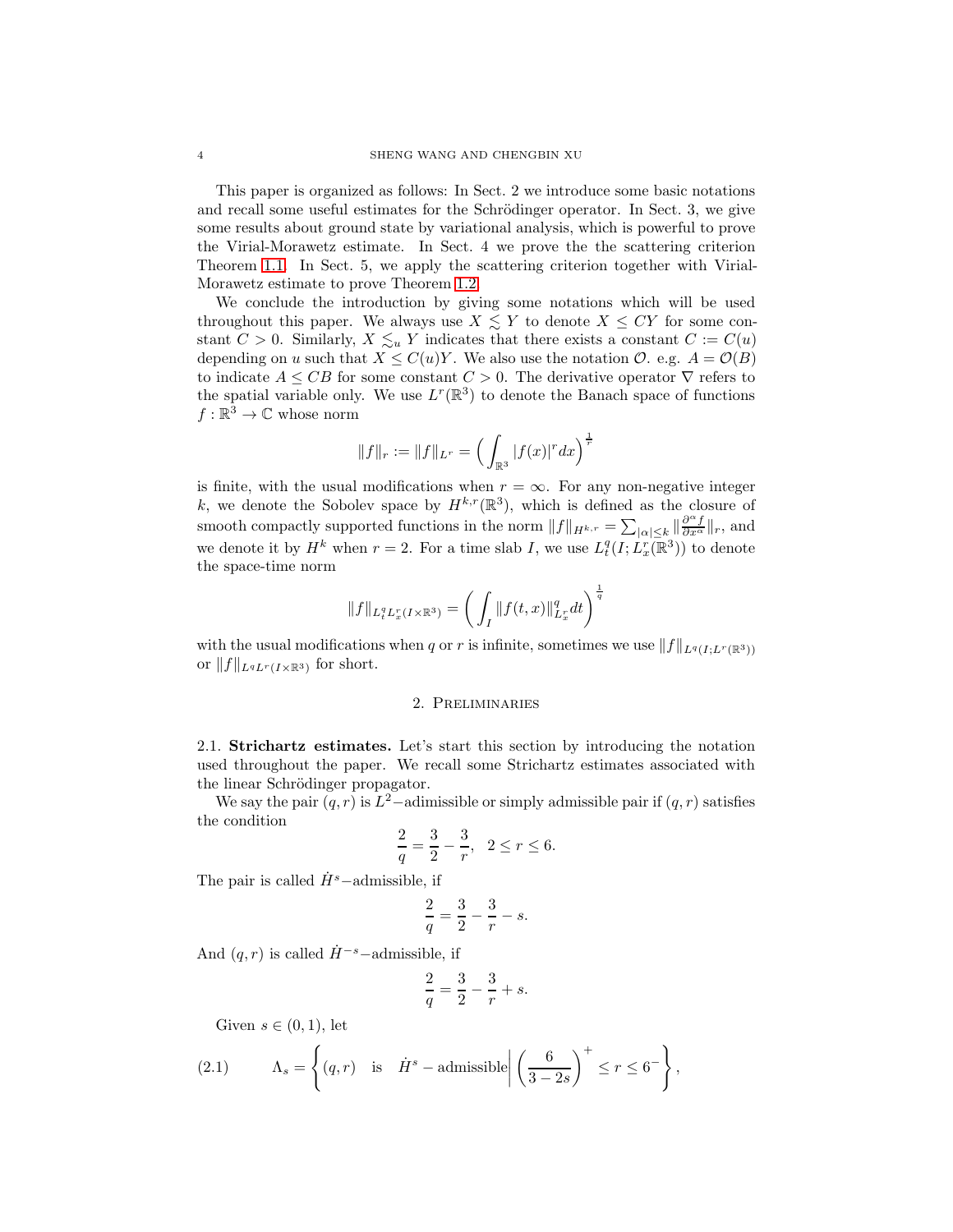and

(2.2) 
$$
\Lambda_s = \left\{ (q, r) \text{ is } \dot{H}^{-s} - \text{admissible} \middle| \left( \frac{6}{3 - 2s} \right)^+ \leq r \leq 6^- \right\}.
$$

Where the notations  $a^+$  and  $a^-$  denote, respectively,  $a + \epsilon$  and  $a - \epsilon$ , for fixed  $0 < \epsilon \ll 1$ .

We define the following Strichartz norm

$$
||u||_{S(\dot{H}^s,I)} = \sup_{(q,r)\in\Lambda_s} ||u||_{L_t^q L_x^r(I)}
$$

and dual Strichartz norm

$$
||u||_{S'(\dot{H}^{-s},I)} = \inf_{(q,r)\in\Lambda_{-s}} ||u||_{L_t^{q'}L_x^{r'}(I)}.
$$

If  $I = \mathbb{R}$ , I is omitted usually. For more details see( [\[4\]](#page-12-2), [\[17\]](#page-13-13)).

# Lemma 2.1. The following statement holds

(i)(Dispersive estimate, [\[15\]](#page-13-0)). Let  $V : \mathbb{R}^3 \to \mathbb{R}$  satisfy [\(1.3\)](#page-0-0) and [\(1.4\)](#page-0-1). Then it holds that

<span id="page-4-0"></span>(2.3) 
$$
\|e^{-it\mathcal{H}}\|_{L^1 \to L^\infty} \lesssim |t|^{-\frac{3}{2}}.
$$

(ii)(Strichartz estimate, [\[15\]](#page-13-0)). Let  $V : \mathbb{R}^3 \to \mathbb{R}$  satisfy [\(1.3\)](#page-0-0) and [\(1.4\)](#page-0-1). Then it holds that

(2.4) 
$$
\|e^{-it\mathcal{H}}f\|_{S(\dot{H}^s)} \lesssim \|f\|_{\dot{H}^s} \quad s \ge 0,
$$

and

(2.5) 
$$
\left\| \int_0^t e^{-i(t-s)\mathcal{H}} g(\cdot, s) ds \right\|_{S(\dot{H}^s)} \lesssim \|g\|_{S'(\dot{H}^{-s})} \quad s \in (0, 1).
$$

2.2. Equivalence of Sobolev norms. In this subsection, we define the homogeneous and inhomogeneous Sobolev spaces associated to  $\mathcal H$  as the closure of  $C_0^{\infty}(\mathbb R^3)$ under the norms

$$
||f||_{\dot{W}_V^{\gamma,r}} := ||\Gamma^{\gamma}f||_{L^r}, \quad ||f||_{W_V^{\gamma,r}} := ||\langle \Gamma \rangle^{\gamma}f||_{L^r}, \quad \Gamma := \sqrt{\mathcal{H}}.
$$

To simplify the notation, we denote  $\dot{H}_V^{\gamma} := \dot{W}_V^{\gamma,2}$  and  $H_V^{\gamma} := W_V^{\gamma,2}$ .

**Lemma 2.2** (Sobolev inequalities [\[15\]](#page-13-0)). Let  $V : \mathbb{R}^3 \to \mathbb{R}$  satisfy [\(1.3\)](#page-0-0) and [\(1.4\)](#page-0-1). Then it holds that

$$
||f||_{L^q} \lesssim ||f||_{\dot{W}_V^{\gamma,r}}, \quad ||f||_{L^q} \lesssim ||f||_{W_V^{\gamma,r}},
$$

where  $1 < p < q < \infty$ ,  $1 < p < \frac{3}{\gamma}$ ,  $0 \le \gamma \le 2$  and  $\frac{1}{q} = \frac{1}{p} - \frac{\gamma}{3}$ .

**Lemma 2.3** (Equivalence of Sobolev spaces [\[15\]](#page-13-0) ). Let  $V : \mathbb{R}^3 \to \mathbb{R}$  satisfy [\(1.3\)](#page-0-0) and [\(1.4\)](#page-0-1). Then it holds that

$$
\|f\|_{\dot{W}_{V}^{\gamma,r}} \sim \|f\|_{\dot{W}^{\gamma,r}}, \quad \|f\|_{W_{V}^{\gamma,r}} \sim \|f\|_{W^{\gamma,r}},
$$

where  $1 < r < \frac{3}{\gamma}$  and  $0 \le \gamma \le 2$ .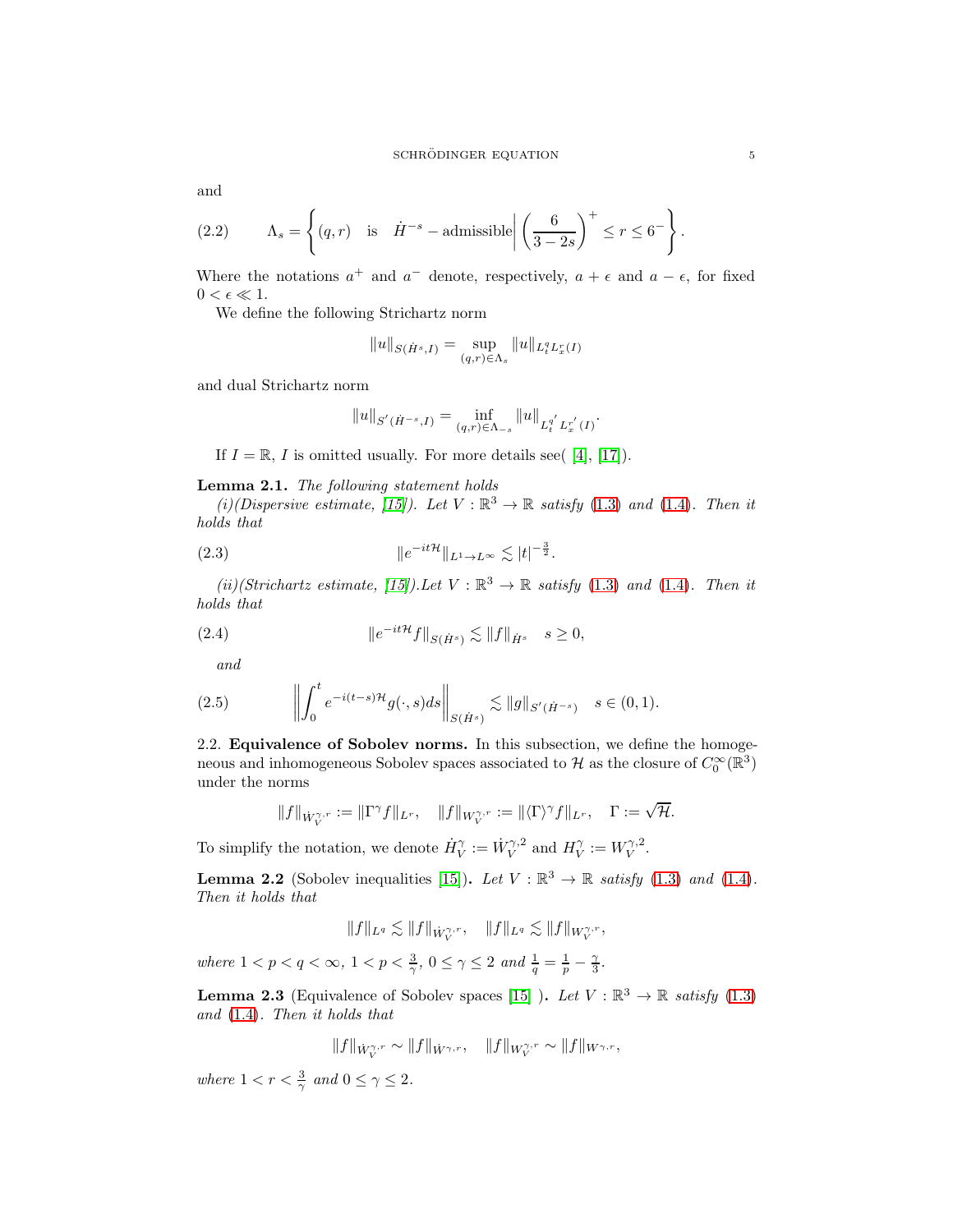2.3. Some nolinear estimates. We recall some interpolation estimates for nonlinearities, which plays an important role in proving scattering theory.

<span id="page-5-0"></span>**Lemma 2.4** ([2,[12\]](#page-13-14)). Let  $u, v \in C_0^{\infty}(\mathbb{R}^{3+1}), 1+\frac{4-2b}{3} < p < 1+\frac{4-2b}{3-2}$  and  $0 < b < 1$ . Then there erist  $0 \leq \theta = \theta(p, b) \ll p - 1$  such that the following inequalities hold

$$
(2.6) \t\t\t\t||x|^{-b}|u|^{p-1}v||_{S'(\dot{H}^{-s_c},I)} \lesssim \|u\|_{L_t^\infty H_x^1}^{\theta} \|u\|_{S(\dot{H}^{sc},I)}^{p-1-\theta} \|v\|_{S(\dot{H}^{sc},I)},
$$

$$
(2.7) \t\t\t\t||x|^{-b}|u|^{p-1}u||_{S'(L^2,I)} \lesssim ||u||_{L_t^\infty H_x^1}^{\theta} ||u||_{S(\dot{H}^{s_c},I)}^{p-1-\theta} ||u||_{S(L^2,I)},
$$

$$
(2.8) \qquad \|\nabla (|x|^{-b}|u|^{p-1}u)\|_{S'(L^2,I)} \lesssim \|u\|_{L_t^\infty H_x^1}^{\theta}\|u\|_{S(\dot{H}^{s_c},I)}^{p-1-\theta}\|\nabla u\|_{S(L^2,I)},
$$

(2.9) 
$$
|||x|^{-b}|u|^{p-1}u||_{L_I^{\infty}L_x^r} \lesssim ||u||_{L_I^{\infty}H_x^1}^p
$$

$$
for \frac{2(3-b)}{3+4-2b} < r < \frac{2(3-b)}{3+2-2b}.
$$

2.4. Local well-posedness in  $H<sup>1</sup>$ . In this subsection, we will show the local wellposedness in  $H<sup>1</sup>$ , the global well-posedness of small initial date and its corresponding scattering thorey under the assumptions [\(1.3\)](#page-0-0) and [\(1.4\)](#page-0-1). Particularly, we denote the  $\Lambda_0$  strichartz norm for any interval  $I \subset \mathbb{R}$ 

$$
(2.10) \quad ||u||_{S(L^2,I)} := \sup_{(q,r)\in\Lambda_0} ||u||_{L^q(I,L^r)}, \quad ||u||_{S'(L^2,I)} := \inf_{(q,r)\in\Lambda_0} ||u||_{L^{q'}(I,L^{r'})}.
$$

where  $(q, q')$  and  $(r, r')$  are Hölder's conjugate pairs. Here the condition  $2 \le r < 3$ ensures  $\dot{W}_{V}^{1,r} \sim \dot{W}^{1,r}$ , and  $\dot{W}_{V}^{1,r'} \sim \dot{W}^{1,r'}$ .

<span id="page-5-1"></span>**Theorem 2.5** (Local well-posedness [\[3,](#page-12-1) [5\]](#page-12-0)). Let  $0 < b < 1$  and  $1 + \frac{4-2b}{3} < p <$  $1+4-2b$ . Let  $V:\mathbb{R}^3\to\mathbb{R}$  satisfy [\(1.3\)](#page-0-0) and [\(1.4\)](#page-0-1). Then the equation is locally well-posed in  $H^1$ .

<span id="page-5-2"></span>**Theorem 2.6** (Small initial date global well-posedness [\[5\]](#page-12-0) [\[3\]](#page-12-1)). Let  $0 < b < 1$  and  $1+\frac{4-2b}{3} < p < 1+4-2b$ . Let  $V : \mathbb{R}^3 \to \mathbb{R}$ . Suppose  $||u_0||_{H^1} \leq E$ . Then there exists  $\delta_{sc} = \delta_{sc}(E) > 0$  such that if

$$
||e^{-it\mathcal{H}}u_0||_{S(\dot{H}^{s_c},[0,+\infty))} \leq \delta_{sc},
$$

then there exists a unique global solution to  $(1.1)$  with initial date  $u_0$  satisfying

$$
||u||_{S(\dot{H}^{s_c}, [0, +\infty))} \leq ||e^{-it\mathcal{H}} u_0||_{S(\dot{H}^{s_c}, [0, +\infty))}.
$$

<span id="page-5-3"></span>**Theorem 2.7** (Small date scattering [\[3,](#page-12-1)5]). Let  $0 < b < 1$  and  $1 + \frac{4-2b}{3} < p <$  $1+4-2b$ . Let  $V:\mathbb{R}^3\to\mathbb{R}$ . Let u be a global solution to [\(1.1\)](#page-0-2) satisfying

$$
||u||_{L^{\infty}(R,H^1)} \leq E,
$$

then u scatters forward in time in  $H^1$ , i.e, there exists  $u_+ \in H^1$  such that

$$
\lim_{t \to \infty} \|u(t) - e^{-it\mathcal{H}}\|_{H^1} = 0.
$$

# 3. Variational analysis

Let us recall some properties related to the ground state Q which is the unique positive radial decreasing solution to the elliptic equation(for more detail, see [\[3,](#page-12-1)[5\]](#page-12-0))

$$
\Delta Q - Q + |x|^{-b} |Q|^{p-1} Q = 0.
$$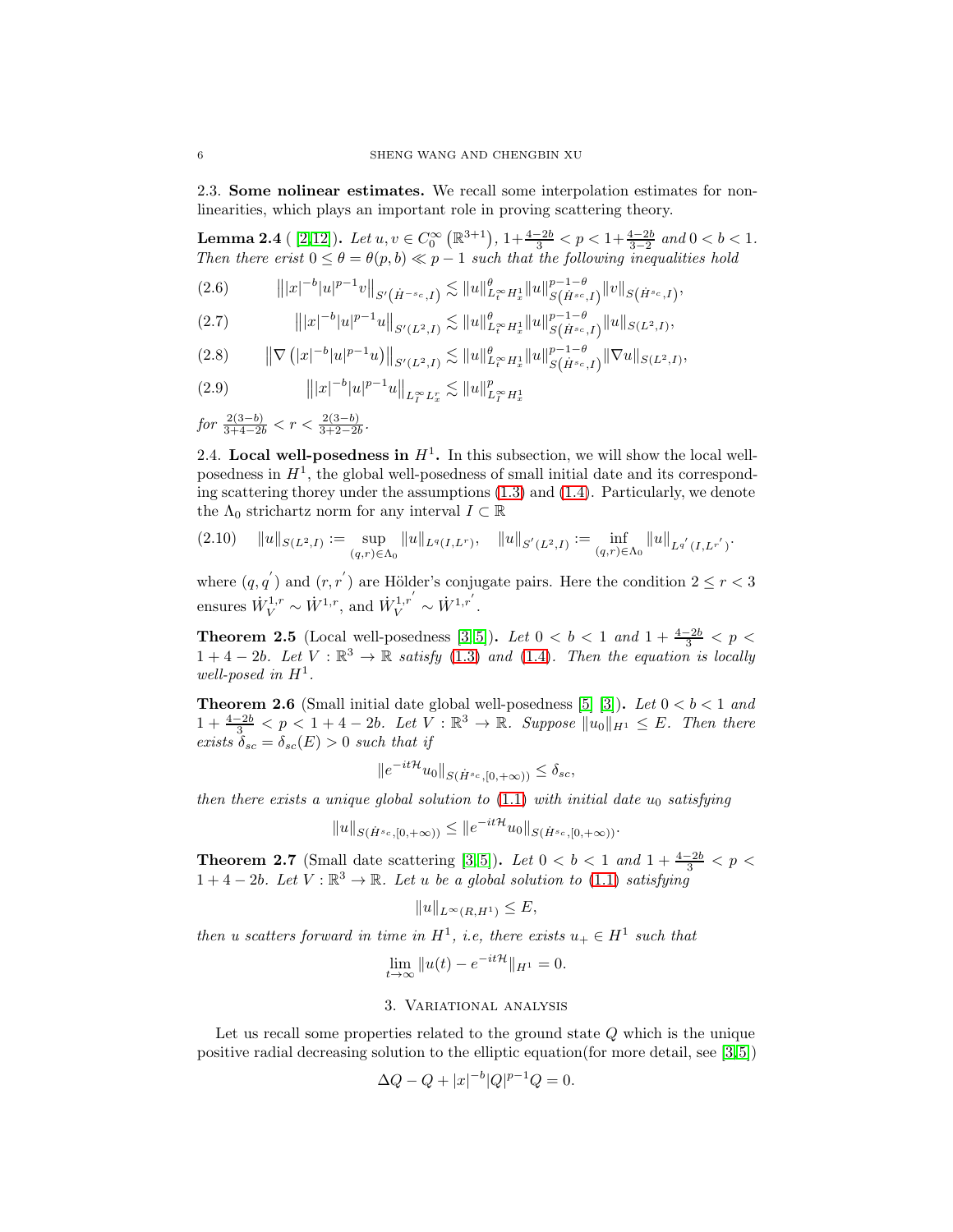**Lemma 3.1** ( [\[5\]](#page-12-0)). Let  $0 < b < 1$  and  $1 + \frac{4-2b}{3} < p < 1 + 4 - 2b$ . Let  $V : \mathbb{R}^3 \to \mathbb{R}$ satisfy [\(1.3\)](#page-0-0),  $V \ge 0$ . Let  $u_0 \in H^1$  satisfy [\(1.13\)](#page-2-2) and [\(1.14\)](#page-2-3), then the corresponding solution to the focusing problem [\(1.1\)](#page-0-2) satisfies

$$
(3.1) \t\t\t\t\t\|\Gamma u(t)\|_{L^2} \|u(t)\|_{L^2}^{\frac{1-s_c}{s_c}} < \|\nabla Q\|_{L^2} \|Q\|_{L^2}^{\frac{1-s_c}{s_c}}
$$

for all  $t \in \mathbb{R}$ . In particular, the corresponding solution to the focusing problem  $(1.1)$ exists globally in time. Moreover, there exists  $\delta = \delta(u_0, Q) > 0$  such that

kΓu(t)kL<sup>2</sup>ku(t)k 1−sc sc <sup>L</sup><sup>2</sup> < (1 − 2δ)k∇QkL<sup>2</sup>kQk 1−sc sc (3.2) <sup>L</sup><sup>2</sup> .

**Remark 3.2.** By the assumption  $V \geq 0$  and the same argument as above, we see that if  $u_0 \in H^1$  satisfy [\(1.13\)](#page-2-2) and [\(1.14\)](#page-2-3), then the corresponding solution to the focusing problem [\(1.1\)](#page-0-2) satisfies

(3.3) 
$$
\|\nabla u(t)\|_{L^2} \|u(t)\|_{L^2}^{\frac{1-s_c}{s_c}} < \|\nabla Q\|_{L^2} \|Q\|_{L^2}^{\frac{1-s_c}{s_c}}
$$

for all  $t \in \mathbb{R}$ . In particular, the corresponding solution to the focusing problem [\(1.1\)](#page-0-2) exists globally in time. Moreover, there exists  $\delta = \delta(u_0, Q) > 0$  such that

<span id="page-6-0"></span>
$$
(3.4) \t\t\t \|\nabla u(t)\|_{L^2} \|u(t)\|_{L^2}^{\frac{1-s_c}{s_c}} < (1-2\delta) \|\nabla Q\|_{L^2} \|Q\|_{L^2}^{\frac{1-s_c}{s_c}}.
$$

<span id="page-6-1"></span>**Lemma 3.3** ( [\[2,](#page-12-5)3]). Suppose  $f \in H^1(\mathbb{R}^3)$ , that

(3.5) 
$$
||f||_{L^2}^{\frac{1-s_c}{s_c}} ||\nabla f||_{L^2} \leq (1-\delta) ||Q||_{L^2}^{\frac{1-s_c}{s_c}} ||\nabla Q||_{L^2}.
$$

then there exists  $\delta' = \delta'(\delta) > 0$  so that

(3.6) 
$$
\int |\nabla f|^2 + \left(\frac{3-b}{p+1} - \frac{3}{2}\right) \int |x|^{-b} |f|^{p+1} \ge \delta' \int |x|^{-b} |f|^{p+1}.
$$

<span id="page-6-3"></span>**Lemma 3.4** ( [\[2,](#page-12-5)3]). Let  $\chi$  be a smooth cutoff to the set  $\{ |x| \leq 1/2 \}$  and define  $\chi_R(x) = \chi(\frac{x}{R})$ . If  $f \in H^1$ , then

(3.7) 
$$
\int |\nabla(\chi_R f)|^2 = \int \chi_R^2 |\nabla f|^2 - \int \chi_R \Delta(\chi_R) |f|^2.
$$

In particular,

(3.8) 
$$
\left| \int |\nabla(\chi_R f)|^2 - \int \chi_R^2 |\nabla f|^2 \right| \leq \frac{c}{R^2} \|f\|_{L^2}^2.
$$

<span id="page-6-2"></span>**Lemma 3.5** (local coercivity,  $[2,3,5]$ ). let u be a globally defined  $H^1$ -solution to [\(1.1\)](#page-0-2) satisfying [\(3.4\)](#page-6-0). There exists  $\bar{R} = \bar{R}(\delta, M[u_0]), Q, s_c) > 0$  such that, for any  $R \geq \bar{R}$ ,

$$
(3.9) \t\t\t\t||\chi_R u(t)||_{L^2}^{\frac{1-s_c}{s_c}}||\nabla(\chi_R u(t))||_{L^2} \leq (1-\delta)||Q||_{L^2}^{\frac{1-s_c}{s_c}}||\nabla Q||_{L^2}.
$$

In particular, by Lemma [3.3,](#page-6-1) there exists  $\delta' = \delta'(\delta) > 0$  such that

$$
(3.10)\ \int |\nabla(\chi_R u(t))|^2 + \left(\frac{3-b}{p+1} - \frac{3}{2}\right) \int |x|^{-b} |\chi_R u(t)|^{p+1} \ge \delta' \int |x|^{-b} |\chi_R u|^{p+1}.
$$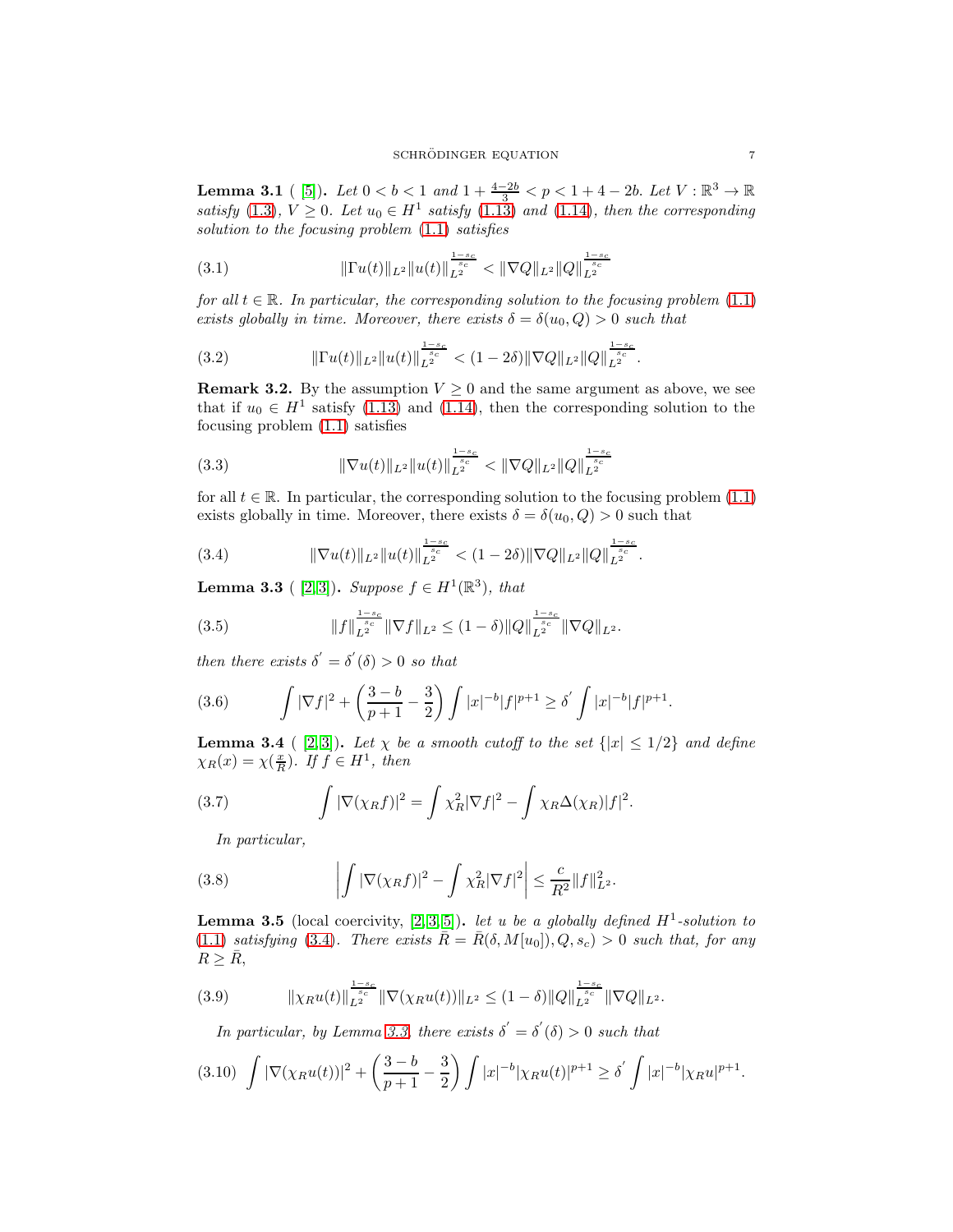#### 4. proof of the scattering criterion

In this section, we will prove Theorem [1.1,](#page-2-0) which plays an important role in the proof of Theorem [1.2.](#page-2-1) It was proved for the INLS [\(1.5\)](#page-1-0) in [\[3\]](#page-12-1). For the INLS with a potential, it was proved for radial solutions in [\[5\]](#page-12-0). Here, we prove the result for non-radial initial data the full subcritical range in three dimensions.

<span id="page-7-1"></span>**Lemma 4.1.** Let  $0 < b < 1$  and  $1 + \frac{4-2b}{3} < p < 1 + 4 - 2b$ . Let  $V : \mathbb{R}^3 \to \mathbb{R}$  satisfy  $(1.3)$ ,  $(1.4)$  and u be a (possibly non-radial)  $H^1$ -solution to  $(1.10)$ . If u satisfies [\(1.11\)](#page-2-5) for some  $0 < \epsilon < 1$ , then there exist  $\gamma$ ,  $T > 0$  such that the following estimate is valid

$$
||e^{-i(\cdot-T)\mathcal{H}}||_{S(\dot{H}^{s_c}, [0,+\infty))} \lesssim \epsilon^{\gamma}.
$$

*Proof.* First, we fix the parameters  $\alpha, \gamma > 0$  (to be chosen later). By Strichartz estimate, there exists  $T_0 > \epsilon^{-\alpha}$  such that

(4.1) 
$$
\|e^{-it\mathcal{H}}u_0\|_{S(\dot{H}^{s_c}, [T_0, +\infty))} \leq \epsilon^{\gamma}.
$$

For  $T \ge T_0$  to be chosen later, define  $I_1 := [T - \epsilon^{-\alpha}, T]$ ,  $I_2 := [0, T - \epsilon^{-\alpha}]$  and let  $\eta$ denote a smooth, spherically symmetric function which equals 1 on  $B(0, 1/2)$  and 0 outside  $B(0, 1)$ . For any  $R > 0$  use  $\eta_R(x) := \eta(x/R)$ .

From Duhamel's formula

$$
u(T) = e^{-iT\mathcal{H}}u_0 - i \int_0^T e^{-i(t-s)\mathcal{H}} |x|^{-b} |u|^{p-1} u ds,
$$

we obtain

$$
e^{-i(t-T)\mathcal{H}}u(T) = e^{-it\mathcal{H}}u_0 + iG_1 + iG_2,
$$

where

$$
G_j(t):=\int_{I_j}e^{-i(t-s)\mathcal{H}}|x|^{-b}|u|^{p-1}uds, \ j=1,2.
$$

**Estimate on**  $G_1$ . By hypothesis [\(1.11\)](#page-2-5), we can fix  $T \geq T_0$  such that

<span id="page-7-0"></span>(4.2) 
$$
\int \eta_R(x)|u(T,x)|^2 dx \lesssim \epsilon^2.
$$

Multiplying [\(1.1\)](#page-0-2) by  $\eta_R\bar{u}$ , taking the imaginary part and integrating by parts, we obtain

$$
\partial_t \int \eta_R(x) |u(t,x)|^2 dx \lesssim \frac{1}{R},
$$

so that, by  $(4.2)$ , for  $t \in I_1$ ,

$$
\int \eta_R(x)|u(t,x)|^2 dx \lesssim \epsilon^2 + \frac{\epsilon^{-\alpha}}{R}.
$$

If  $R \geq \epsilon^{-(\alpha+2)}$ , then we have  $\|\eta_R u\|_{L_{I_1}^{\infty}L_x^2} \lesssim \epsilon$ . We define $(s, l) \in \Lambda_{s_c}$  as

$$
s=\frac{4(p-1)(p+1-\theta)}{(p-1)[3(p-1)+2b]-\theta[3(p-1)-4+2b]},\quad l=\frac{3(p-1)(p+1-\theta)}{(p-1)(3-b)-\theta(2-b)}.
$$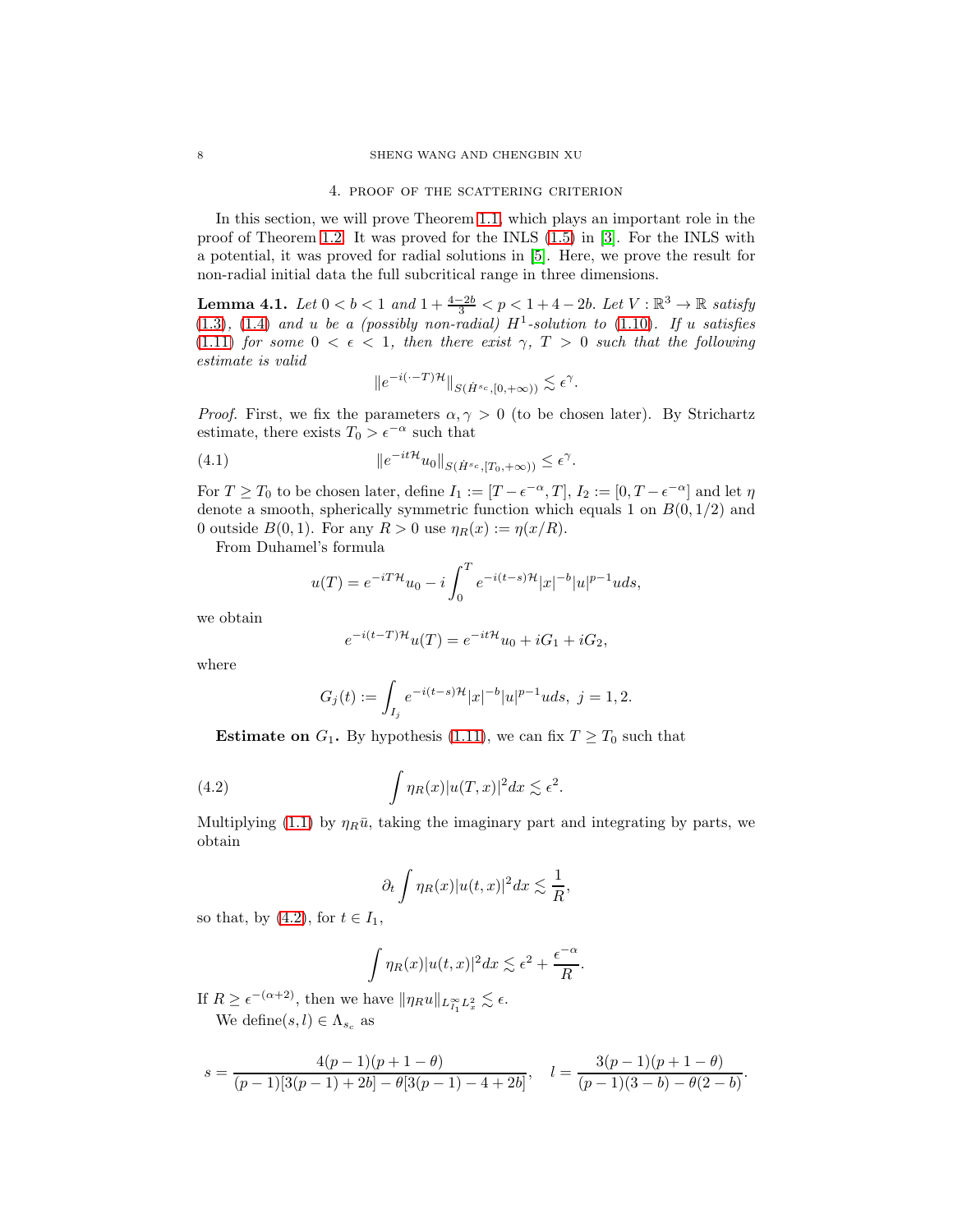#### ${\bf SCHRÖDINGER\_EQUATION} {\color{red} 9}$

By Hölder's inequality and Sobolev embedding, for  $t \in I_1$ ,

<span id="page-8-0"></span>
$$
(4.3) \qquad \|\eta_R|x|^{-b}|u|^{p-1}u\|_{L_x^{l'}} \lesssim \|u(t)\|_{H_x^1}^{\theta}\|u(t)\|_{L_x^l}^{p-1-\theta}\|\eta_R u(t)\|_{L_x^l} \lesssim \|\eta_R u(t)\|_{L_x^l}.
$$

Now, letting  $\mu$  satisfy  $\frac{1}{l} = \frac{\mu}{2} + \frac{1-\mu}{6}$ , we have,

<span id="page-8-1"></span>(4.4) 
$$
\|\eta_R u(t)\|_{L^l_x} \leq \|u(t)\|_{L^6_x}^{1-\mu} \|\eta_R u(t)\|_{L^2_x}^{\mu} \lesssim \epsilon^{\mu},
$$

uniformly for  $t \in I_1$ . we now exploit the decay of the nonlinearity, instead of assuming radiality to estimate, by Höder and Sobolev embedding, for  $R \geq 0$  sufficiently large (depending on  $\epsilon$ ) and  $t \in I_1$ ,

$$
\begin{aligned} \|(1 - \eta_R)|x|^{-b}|u|^{p-1}u\|_{L_x^{l'}} &\lesssim \||x|^{-b}|u|^{p-1}u(t)\|_{L_{|x|>R/2}^{l'}}\\ &\lesssim \||x|^{-b}\|_{L_{|x|>R/2}^{l_1}}\|u(t)\|_{L_x^{q_l_2}}^{\theta_{l_2}}\|u(t)\|_{L_x^{l}}^{p-\theta_{l}}\\ &\lesssim \frac{1}{R^{br_1 - 3}}\|u\|_{H_x^1}^p \lesssim \epsilon^\mu, \end{aligned}
$$
\n
$$
(4.5)
$$

<span id="page-8-2"></span>where  $l_1$  and  $l_2$  are such that  $bl_1 \geq 3$ ,  $\theta l_2 \in (2, 3(p-1)/(2 - b))$  and

$$
\frac{1}{l'} = \frac{1}{l_1} + \frac{1}{l_2} + \frac{p - \theta}{l}.
$$

Using the Strichartz estimate, together with estimates [\(4.3\)](#page-8-0), [\(4.4\)](#page-8-1), and [\(4.5\)](#page-8-2), we obtain

$$
\left\| \int_{I_1} e^{-i(t-s)\mathcal{H}} |x|^{-b} |u|^{p-1} u(s) ds \right\|_{S(\dot{H}^{s_c}, [T, \infty))}
$$
  
\n
$$
\lesssim |||x|^{-b} |u|^{p-1} u||_{S'(\cdot, H^{-s_c}, I_1)}
$$
  
\n
$$
\lesssim |||x|^{-b} |u|^{p-1} u||_{L_{I_1}^{s'} L_x^{l'}}
$$
  
\n
$$
\lesssim ||\eta_R |x|^{-b} |u|^{p-1} u||_{L_{I_1}^{s'} L_x^{l'}} + ||(1 - \eta_R)|x|^{-b} |u|^{p-1} u||_{L_{I_1}^{s'} L_x^{l'}}
$$
  
\n
$$
\lesssim |I_1|^{1/s'} \epsilon^{\mu} = \epsilon^{\mu - \alpha/s'} = \epsilon^{\mu/2},
$$

where we choose  $\alpha := s' \mu/2$ .

**Estimate on**  $G_2$ . Let  $(q, r) \in \Lambda_{s_c}$ . Define, for small  $\delta \geq 0$ ,

$$
\frac{1}{h} = \left(\frac{1}{1 - s_c}\right) \left[\frac{1}{q} - \delta s_c\right],
$$

and

$$
\frac{1}{k} = \left(\frac{1}{1 - s_c}\right) \left[\frac{1}{r} - s_c \left(\frac{3 - 2 - 4\delta}{6}\right)\right].
$$

We see that  $(h, k) \in \Lambda_0$ . By interpolation,

$$
||G_2||_{L_{[T,+\infty)}^{q}L_x^r} \lesssim ||G_2||_{L_{[T,+\infty)}^{h}L_x^k}^{1-s_c} ||G_2||_{L_{[T,+\infty)}^{\frac{1}{3}}}^{s_c} L_{\frac{1}{3}-2-4\delta}^{\frac{6}{3-2-4\delta}}.
$$

Using Duhamel's principle, write

$$
G_2 = e^{-it\mathcal{H}} \left[ e^{-i(\cdot - T + \epsilon^{-\alpha})} u(T - \epsilon^{-\alpha}) - u(0) \right].
$$

Since, by dispersive estimate [\(2.3\)](#page-4-0) and Lemma [2.4,](#page-5-0)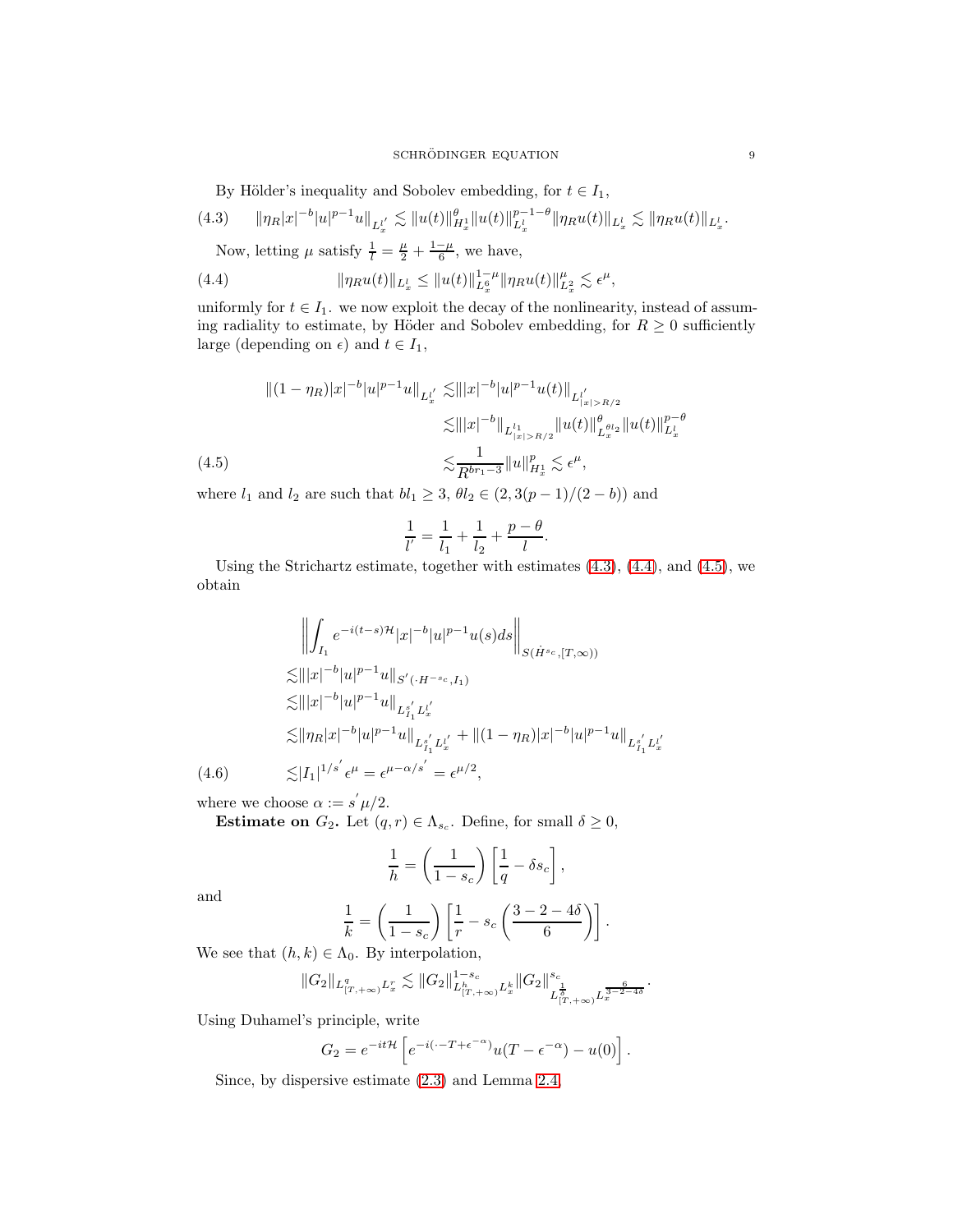$$
||G_{2}||_{L^{\frac{1}{3}}_{[T,\infty)}L^{\frac{6}{3-2-4\delta}}_{x}} \lesssim ||\int_{I_{2}} |\cdot -s|^{-(1+2\delta)} |||x|^{-b}|u|^{p-1}u||_{L^{\frac{6}{3+2+4\delta}}_{x}}||_{L^{\frac{1}{3}}_{[T,\infty)}}
$$
  

$$
\lesssim ||u||_{L^{\infty}_{t}H^{1}_{x}}^{p} ||(\cdot -T + \epsilon^{-\alpha})||_{L^{\frac{1}{3}}_{[T,\infty)}}
$$
  
(4.7) 
$$
\lesssim \epsilon^{\alpha\delta}.
$$

<span id="page-9-0"></span>Thus, by the Strichartz estimate and [\(4.7\)](#page-9-0), we have

$$
||G_2||_{L_{[T,+\infty)}^q L_x^r} \lesssim ||e^{-it\mathcal{H}} \left[e^{-i(-T+\epsilon^{-\alpha})}u(T-\epsilon^{-\alpha}) - u(0)\right]||_{L_{[T,+\infty)}^h L_x^b}^{1-s_c} ||G_2||_{L_{[T,+\infty)}^s}^{s_c}
$$
  
(4.8)  

$$
\lesssim ||u||_{L_t^\infty L_x^2}^{1-s_c} ||G_2||_{L_{[T,+\infty)}^s L_x^{\frac{6}{3-\alpha}} L_{[T,+\infty)}^{\frac{6}{3-\alpha}} L_x^{\frac{6}{3-\alpha}}}
$$
  

$$
\lesssim \epsilon^{\alpha\delta}.
$$

Therefore, defining  $\gamma := \min\{\mu/2, \alpha \delta s_c\}$  and recalling that

$$
e^{-i(t-T)\mathcal{H}}u(T) = e^{-it\mathcal{H}}u_0 + iG_1 + iG_2,
$$

we have

$$
||e^{-i(\cdot-T)\mathcal{H}}u(T)||_{S(\dot{H}^{s_c}, [T,\infty))} \lesssim \epsilon^{\gamma}.
$$

Then, we complete the proof of Lemma [4.1.](#page-7-1)  $\Box$ 

*Proof of Theorem [1.1.](#page-2-0)* Choosing  $\epsilon$  is sufficiently small, by theorems [2.5,](#page-5-1) [2.6,](#page-5-2) and [2.7,](#page-5-3)

$$
||e^{-i(\cdot)\mathcal{H}}u(T)||_{S(\dot{H}^{s_c}, [0,\infty))} = ||e^{-i(\cdot-T)\mathcal{H}}||_{S(\dot{H}^{s_c}, [T,\infty))} \lesssim \epsilon^{\gamma} \lesssim \delta_{sc},
$$

where  $\delta_{sc}$  is given in Theorem [2.6.](#page-5-2) Thus by small date scattering theory, u scatters forward in time in  $H^1$ , as desired.

# 5. Proof of Theorem [1.2](#page-2-1)

We will prove the Virial-Morawetz estimate, and use it together with scattering criterion to obtain the main result Theorem [1.2.](#page-2-1)

**Lemma 5.1.** Let  $a : \mathbb{R}^3 \to \mathbb{R}$  be a real-valued weight. If  $\|\nabla a\|_{L^\infty} < \infty$ , define

$$
Z(t) = 2Im \int \bar{u} \nabla u \cdot \nabla a dx.
$$

Then, if  $u$  is a solution to  $(1.1)$ , we have the following identity

(5.1) 
$$
\frac{d}{dt}Z(t) = \left(\frac{4}{p+1} - 2\right) \int |x|^{-b} |u|^{p+1} \Delta a - \frac{4b}{p+1} \int |x|^{-b-2} |u|^{p+1} x \cdot \nabla a
$$

$$
- \int |u|^2 \Delta \Delta a + 4Re \int a_{i,j} \bar{u}_i u_j - 2 \int \nabla a \cdot \nabla V |u|^2.
$$

Let  $\phi : [0, \infty) \to [0, 1]$  be a smooth function satisfying

(5.2) 
$$
\phi(r) = \begin{cases} 1 & r \leq 1/2 \\ 0 & r \geq 1. \end{cases}
$$

We define the function  $\omega : [0, \infty) \to [0, \infty)$  by

$$
\omega(r) := \int_0^r \int_0^s \phi(t) dt ds.
$$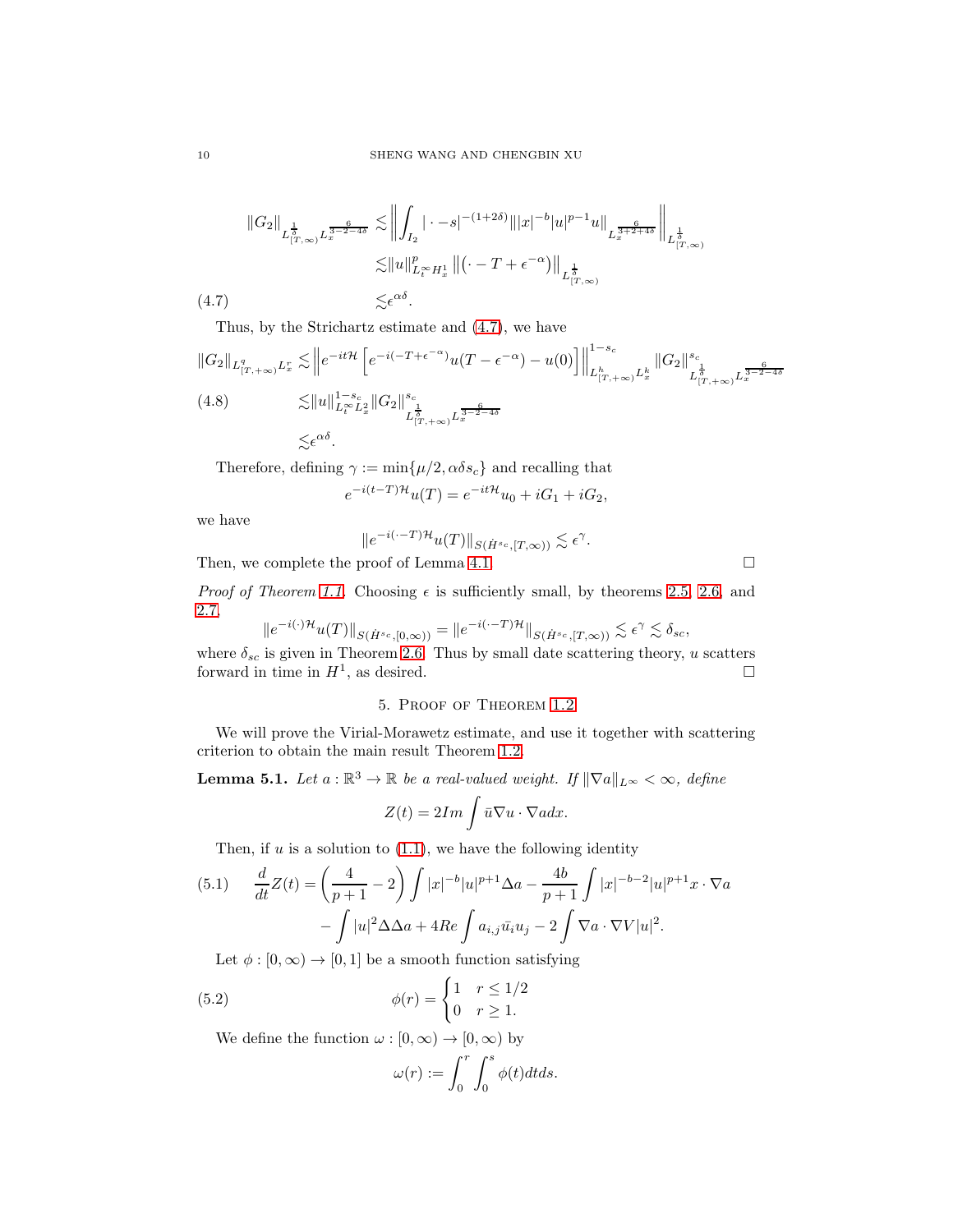Given  $R > 0$ , we define a radial function

$$
a(r) := R^2 \omega(r/R), \quad r = |x|.
$$

It is easy to see  $a(x) \sim |x|^2$  for  $|x| \le R/2$ . Moreover, we have the following properties:

$$
0 \le a''(r) \le 2, \ 0 \le \Delta a \le 10, \ \ \forall r \ge 0, \ \forall x \in \mathbb{R}^3.
$$

<span id="page-10-2"></span>**Lemma 5.2** (Virial-Morawetz). Let  $0 < b < 1$  and  $1 + \frac{4-2b}{3} < p < 1 + 4 - 2b$ . Let  $V : \mathbb{R}^3 \to \mathbb{R}$  satisfy  $(1.3), V \ge 0, x \cdot \nabla V \le 0.$  $(1.3), V \ge 0, x \cdot \nabla V \le 0.$  Let  $u_0 \in H^1$  satisfy  $(1.13), (1.14),$  $(1.13), (1.14),$  $(1.13), (1.14),$  $(1.13), (1.14),$ [\(1.15\)](#page-2-6). Then for any  $T \ge 0$  and any  $R \ge \overline{R}$  as in Lemma [3.5,](#page-6-2) the corresponding global solution to the focusing problem [\(1.1\)](#page-0-2) satifies

$$
(5.3) \qquad \frac{1}{T} \int_0^T \int_{|x| \le R/2} |x|^{-b} |u(t,x)|^{p+1} dx dt \lesssim_{u_0,Q} \left[ \frac{R}{T} + \frac{1}{R^b} + o_R(1) \right].
$$

*Proof.* Using Cauchy- Schwarz inequlity, and the definition of  $Z(t)$ , we have

<span id="page-10-1"></span>(5.4) 
$$
\sup_{t \in \mathbb{R}} |Z(t)| \lesssim R.
$$

We denote the angular derivative as  $\sqrt{\nabla u} = \nabla u - \frac{x \cdot \nabla u}{|x|^2}x$ . Here, the angular derivative is not necessarily zero, since we are not assuming radiality.

We have

$$
\frac{d}{dt}Z(t) = 8\left[\int_{|x|\leq R/2}|\nabla u|^2 + \left(\frac{3-b}{p+1} - \frac{3}{2}\right)\int_{|x|\leq R/2} |x|^{-b}|u|^{p+1}\right] + \int_{|x|\geq R/2} \left[\left(\frac{4}{p+1} - 2\right)\Delta a - \frac{4b}{1+p}\frac{x\cdot\nabla a}{|x|^2}\right]|x|^{-b}|u|^{p+1} + 4\int_{|x|\geq R/2} \partial_r^2 a|\partial_r u|^2 + 4\int_{|x|\geq R/2} \frac{\partial_r a}{|x|}|\nabla u|^2 - 4\int_{|x|\leq R/2} x\cdot\nabla V|u|^2 - 2\int_{|x|\geq R/2} \nabla a\cdot\nabla V|u|^2.
$$

Obeserving that  $\Vert \Delta\Delta a\Vert_{L^{\infty}} \lesssim \frac{1}{R^2}$ , so we have

$$
\frac{d}{dt}Z(t) \ge 8 \left[ \int_{|x| \le R/2} |\nabla u|^2 + \left( \frac{3-b}{p+1} - \frac{3}{2} \right) \int_{|x| \le R/2} |x|^{-b} |u|^{p+1} \right]
$$
\n
$$
(5.6) \qquad -\frac{cE^{\frac{p+1}{2}}}{R^b} - \frac{c}{R^2}M[u_0] - 2 \int_{|x| \ge R/2} \nabla a \cdot \nabla V |u|^2.
$$

<span id="page-10-0"></span>Define a smooth cutoff function satisfies

(5.7) 
$$
\chi^{\rho}(x) \begin{cases} 1 & |x| \leq \frac{1}{2} \\ 0 & |x| \geq \frac{1}{2} + \frac{1}{\rho}. \end{cases}
$$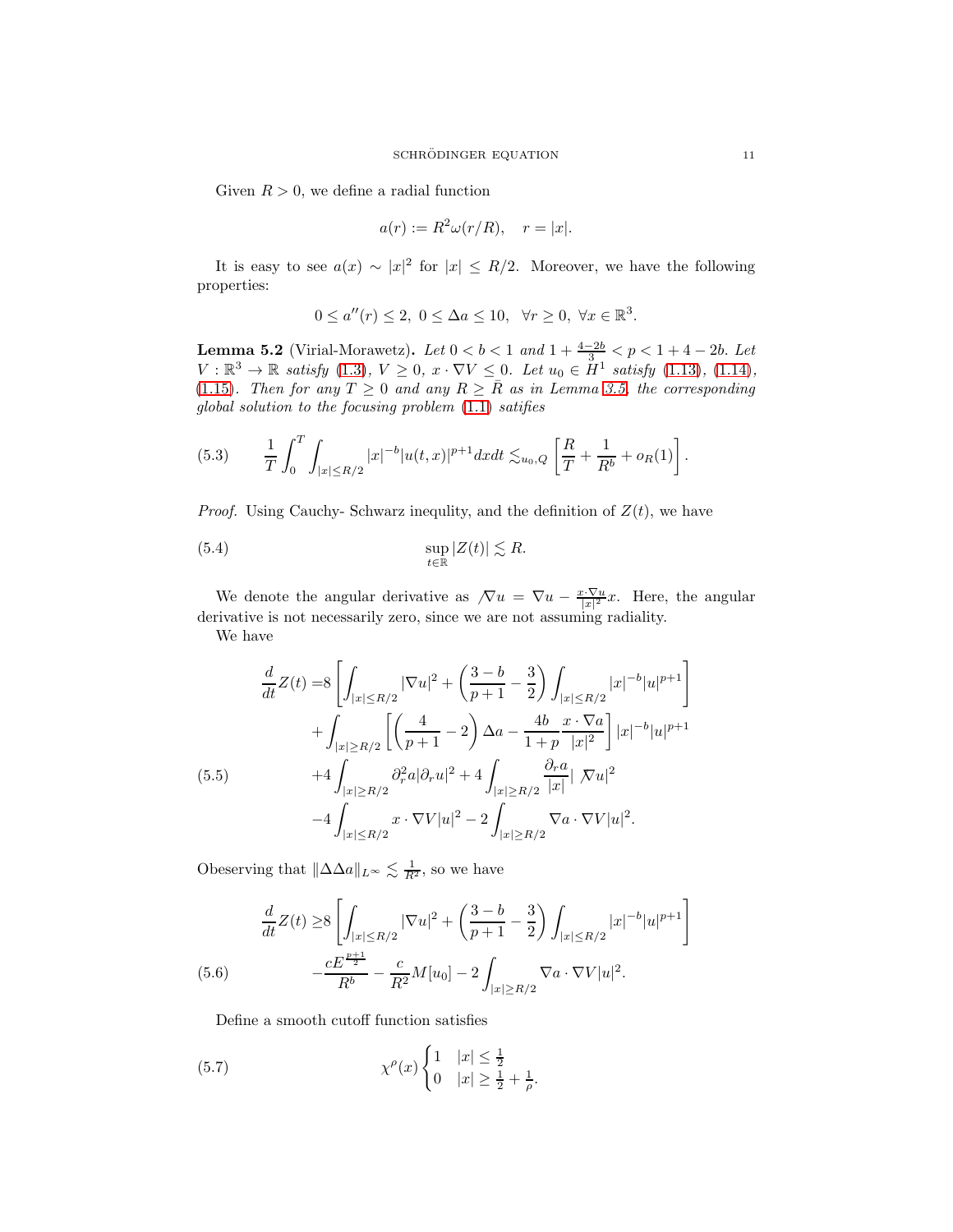<span id="page-11-0"></span>It is not difficult to observe the identity as follow: (5.8)

$$
\begin{split} &\int_{|x|\leq \frac{R}{2}} |\nabla u|^2 + \left(\frac{3-b}{p+1}-\frac{3}{2}\right) \int_{|x|\leq \frac{R}{2}} |x|^{-b} |u|^{p+1} \\ &=\left[\int \left(\chi_R^{\rho}\right)^2 |\nabla u|^2 + \left(\frac{3-b}{p+1}-\frac{3}{2}\right) \int \left(\chi_R^{\rho}\right)^2 |x|^{-b} |u|^{p+1}\right] \\ &\quad - \underbrace{\left[\int_{\frac{R}{2}<|x|\leq \frac{R}{2}+\frac{R}{\rho}} \left(\chi_R^{\rho}\right)^2 |\nabla u|^2 + \left(\frac{3-b}{p+1}-\frac{3}{2}\right) \int_{\frac{R}{2}<|x|\leq \frac{R}{2}+\frac{R}{\rho}} \left(\chi_R^{\rho}\right)^2 |x|^{-b} |u|^{p+1}\right]}_{I_{\rho}} \\ &=\left[\int |\chi_R^{\rho} \nabla u|^2 + \left(\frac{3-b}{p+1}-\frac{3}{2}\right) \int |x|^{-b} |\chi_R^{\rho} u|^{p+1}\right] \\ &\quad - I_{\rho} - \underbrace{\left(\frac{3}{2}-\frac{3-b}{p+1}\right) \int \left(\left(\chi_R^{\rho}\right)^{p+1} - \left(\chi_R^{\rho}\right)^2\right) |x|^{-b} |u|^{p+1}}_{II_{\rho}}. \end{split}
$$

According to Lemma [3.4,](#page-6-3) we get

<span id="page-11-1"></span>(5.9) 
$$
\int |\chi_R^{\rho} \nabla u|^2 + \left(\frac{3-b}{p+1} - \frac{3}{2}\right) \int |x|^{-b} |\chi_R^{\rho} u|^{p+1} \ge
$$

$$
\int |\nabla (\chi_R^{\rho} u)|^2 + \left(\frac{3-b}{p+1} - \frac{3}{2}\right) \int |x|^{-b} |\chi_R^{\rho} u|^{p+1} - \frac{c}{R^2} M [u_0].
$$

The inequalities  $(5.6)$ ,  $(5.8)$  and  $(5.9)$  can be rewritten as

<span id="page-11-2"></span>
$$
(5.10) \quad \frac{d}{dt}Z(t) \ge 8\left[\int |\nabla \left(\chi_R^{\rho} u\right)|^2 + \left(\frac{3-b}{p+1} - \frac{3}{2}\right)\int |x|^{-b} \left|\chi_R^{\rho} u\right|^{p+1}\right] - \frac{cE^{\frac{p+1}{2}}}{R^b} - \frac{c}{R^2}M\left[u_0\right] - 8I_{\rho} - 8II_{\rho} - 2\int_{|x| \ge R/2} \nabla a \cdot \nabla V|u|^2.
$$

Oberseving that  $\nabla a = R \frac{x}{|x|} \omega'(r/R)$ ,  $|x| \ge R/2$ . Moreover, the derivative of  $\omega$  is bounded.(not depending R) By Sobelev embedding and interpolation, we obtain

$$
||u||_{L^m} \lesssim ||u||_{L^2}^{\vartheta} ||u||_{L^6}^{1-\vartheta} \lesssim ||u||_{H^1}, \quad 2 \le m \le 6.
$$

It is easy to see when  $r \geq \frac{3}{2}$ , we have  $2 \leq 2r' \leq 6$ . Therefore,

$$
\left| \int_{|x| \ge R/2} \nabla a \cdot \nabla V |u|^2 \right| \lesssim \int_{|x| \ge R/2} |\nabla a \cdot \nabla V| |u|^2
$$
  

$$
\lesssim \int |x \cdot \nabla V| |u|^2 \lesssim \|x \cdot \nabla V\|_{L^r} \|u\|_{L^{2r'}}^2 < \infty.
$$

Therefore,

(5.11) 
$$
\lim_{R \to \infty} \left| \int_{|x| \ge R/2} \nabla a \cdot \nabla V |u|^2 \right| = 0
$$

By Lemma [3.5,](#page-6-2) and recalling that  $0 < b < 1$ , we can write [\(5.10\)](#page-11-2) as

$$
\int |x|^{-b} \left| \chi_R^{\rho} u(t) \right|^{p+1} \lesssim_{u_0,Q} \frac{d}{dt} Z(t) + \frac{1}{R^b} + 8I_{\rho} + 8II_{\rho} + o_R(1).
$$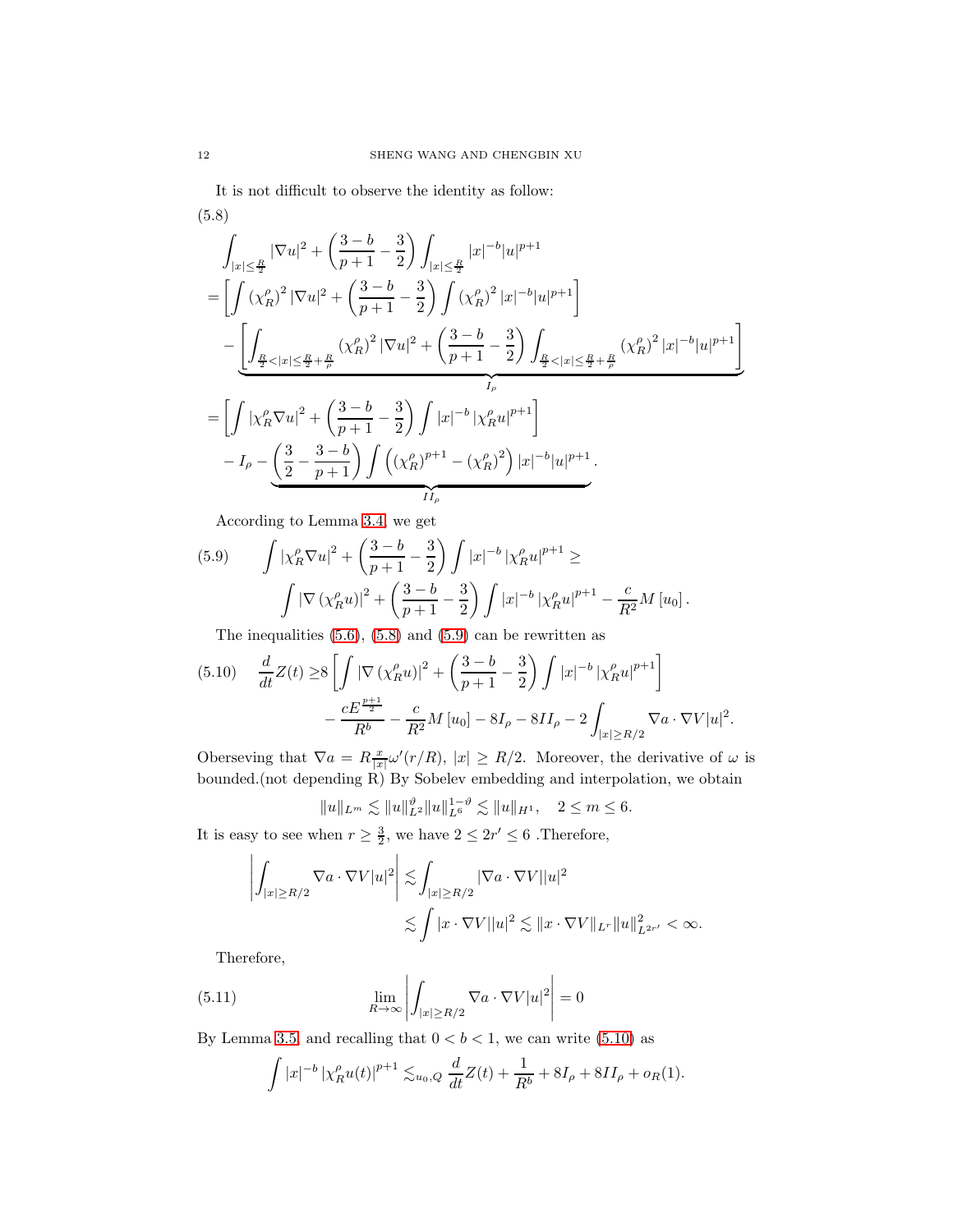We can now make  $\rho \to +\infty$  to obtain  $I_{\rho} + II_{\rho} \to 0$  by dominated convergence. Hence,

$$
\int_{|x| \le \frac{R}{2}} |x|^{-b} |u(t)|^{p+1} \lesssim_{u_0,Q} \frac{d}{dt} Z(t) + \frac{1}{R^b} + o_R(1).
$$

We finish the proof integrating over time, and using  $(5.4)$ , we have

$$
\frac{1}{T} \int_0^T \int_{|x| \le \frac{R}{2}} |x|^{-b} |u(t)|^{p+1} \lesssim_{u_0, Q} \frac{1}{T} \sup_{t \in [0,T]} |Z(t)| + \frac{1}{R^b} + o_R(1)
$$
  

$$
\lesssim_{u_0, Q} \frac{R}{T} + \frac{1}{R^b} + o_R(1).
$$

<span id="page-12-6"></span>**Lemma 5.3** (Energy evacuation). Let  $0 < b < 1$  and  $1 + \frac{4-2b}{3} < p < 1 + 4-2b$ . Let  $V : \mathbb{R}^3 \to \mathbb{R}$  satisfy  $(1.3), V \geq 0, x \cdot \nabla V \leq 0$  $(1.3), V \geq 0, x \cdot \nabla V \leq 0$ . Let  $u_0 \in H^1$  satisfy  $(1.13), (1.14),$  $(1.13), (1.14),$  $(1.13), (1.14),$  $(1.13), (1.14),$ [\(1.15\)](#page-2-6). there exist a sequence of times  $t_n \to \infty$ , and a sequence of radii  $R_n \to \infty$ such that

(5.12) 
$$
\lim_{n \to \infty} \int_{|x| \le R_n} |x|^{-b} |u(t_n)|^{p+1} = 0.
$$

*Proof.* Choosing  $T_n = R_n^3$ , by Lemma [5.2,](#page-10-2) we have

$$
\frac{1}{R_n^3}\int_0^{R_n^3}\int_{|x|\leq \frac{R_n}{2}}|x|^{-b}|u(t)|^{p+1}\lesssim_{u_0,Q} \frac{1}{R_n^2}+\frac{1}{R_n^b}+o_R(1).
$$

According to the Mean Value Theorem, it is easy to get that there exist sequences  $t_n \to \infty$ , and a sequence of radii  $R_n \to \infty$  such that

(5.13) 
$$
\lim_{n \to \infty} \int_{|x| \le R_n} |x|^{-b} |u(t_n)|^{p+1} = 0.
$$

*Proof of Theorem [1.2.](#page-2-1)* Take  $t_n \to \infty$ , and a sequence of radii  $R_n \to \infty$  as in Lemma [5.3.](#page-12-6) Fix  $\epsilon \geq 0$  and  $R \geq 0$  as in Theorem [\(1.1\)](#page-2-0). Choosing n sufficiently large, such that  $R_n \geq R$ , by Hölder's inequality yields

$$
\int_{|x| \le R} |u(x, t_n)|^2 \lesssim R^{\frac{2b+3(p-1)}{p+1}} \left( \int_{|x| \le R_n} |x|^{-b} |u(t_n)|^{p+1} \right)^{\frac{2}{p+1}} \to 0
$$

as  $n \to \infty$ . Therefore, by Theorem [1.1,](#page-2-0) u scatters forward in time.

## **REFERENCES**

- <span id="page-12-4"></span>[1] A. K. Arora, B. Dodson and J. Murphy, *Scattering below the groud state for the 2D radial nonlinear Schrödinger equation.* Proc. Amer. Math. Soc. 148, 1653-1663, 2020.
- <span id="page-12-5"></span>[2] L. Campos, *Scattering of radial solutions to inhomogeneous nonlinear Schrödinger equation.* Nolinear Anal. 202, 1-17, 2021.
- <span id="page-12-1"></span>[3] L. Campos and M. Cardoso, *A virial-Morawetz appoach to scattering for the non-radial inhomogeneous NLS.* [arXiv:2104.11266v](http://arxiv.org/abs/2104.11266)1, 2021.
- <span id="page-12-2"></span><span id="page-12-0"></span>[4] T. Cazenave, *Semilinear Schrödinger equations*. American Mathematical Society, 2003.
- [5] V. D. Dinh, *Global dynamics for a class of inhomogeneous nonlinear Schrödinger equations with potential.* Mathematische Nachrichten, 294(4), 672-716, 2021. 4
- <span id="page-12-3"></span>[6] V. D. Dinh, *Scattering theory in a weighted* L 2 *space for a class of the defocusing inhomogeneous nolinear Schrödinger equation.* ariXv: 1710.01392, 2017. 2, 3